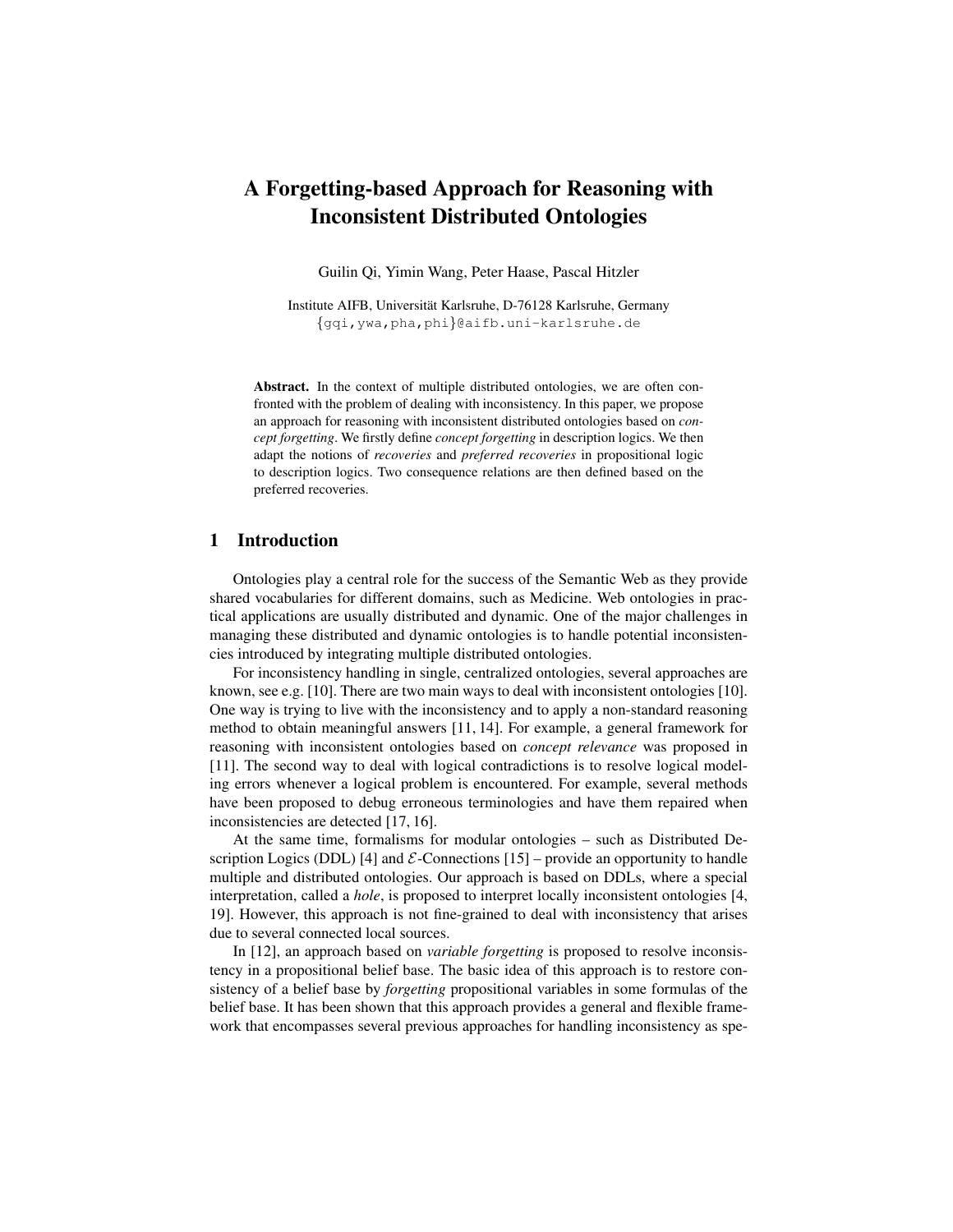cific cases, such as coherence-based approaches for reasoning from preferred consistent subsets and approaches for merging multiple sources of information.

In this paper we define an approach for handling inconsistencies in distributed ontologies based on *concept forgetting*. We first define *concept forgetting* in description logics. We then adapt the notion of *recoveries* and *preferred recoveries* in [12] to description logics. Based on the preferred recoveries, two forgetting consequence relations are defined to draw nontrivial conclusions from inconsistent distributed ontologies. Our approach can generally be applied to any formalism for distributed ontologies. However, in this paper we present our approach in terms of DDL for two reasons. First, DDL has been proven to be a nice framework to represent distributed ontologies [2]. Second, there is some work which discusses inconsistency handling in DDL [19, 6], whilst relatively little work on dealing with inconsistency has been given for alternative approaches. By comparing our approach with existing approaches, we can show that our approach is indeed sufficiently powerful to handle inconsistency in distributed ontologies.

The rest of this paper is organized as follows. We first review DDL and variable forgetting in Section 2 and discuss related work in Section 5. We then introduce the notion of forgetting in description logic  $\text{ALC}$  in Section 3. We then adapt the notions of *recoveries* and *preferred recoveries* in propositional logic to DDL in Section 4. We finally conclude the paper and provide future work in Section 6.

## 2 Preliminaries

#### 2.1 Distributed Description Logics

In this paper, we presume that the reader is familiar with Description Logics (DLs) and we refer to Chapter 2 of the DL handbook [1]. We consider the well-known DL  $\mathcal{ALC}$  [18]. Let  $N_C$  and  $N_R$  be pairwise disjoint and countably infinite sets of *concept names* and *role names* respectively. We use the letters A and B for concept names, the letter R for role names.  $\top$  and  $\bot$  denote the top concept and the bottom concept respectively. The set of  $ALC$  concepts is the smallest set such that: (1) every concept name is a concept; (2) if C and D are concepts, R is a role name, then the following expressions are also concepts:  $\neg C$  (full negation),  $C \Box D$  (concept conjunction),  $C \Box D$ (concept disjunction),  $\forall R.C$  (value restriction on role names) and  $\exists R.C$  (existential restriction on role names). A DL knowledge base (or ontology)<sup>1</sup>  $KB$  consists of a *TBox* T and an *ABox* A. A TBox is a finite set of terminology axioms which are of the form  $C \square D$ , where C and D are concepts. An ABox is a finite set of assertions which is of the form  $C(a)$  or  $R(a, b)$ , where C is a concept, R is a role, and a, b are individuals.

Distributed Description Logics (DDL) [4] adopt a linking mechanism. It is a welldeveloped logical language for representing both ontologies and context [5]. In DDL, the *distributed knowledge base (DKB)*,  $\mathfrak{D} = \langle {\mathcal{K}}{\mathcal{B}}_i \rangle_{i \in I}$ ,  $\mathfrak{B} \rangle$  consists a set of local knowledge bases  $\{\mathcal{KB}_i\}_{i\in j}$  in  $\mathcal{ALC}$  and bridge rules  $\mathfrak{B} = {\mathfrak{B}}_{ij}\}_{i\neq j\in I}$  that represent the correspondences between their terminologies. The semantic mappings between modules  $\mathcal{KB}_i$  and  $\mathcal{KB}_j$  are represented in terms of axioms of the following form:

 $<sup>1</sup>$  In this paper, we consider a DL knowledge base as an ontology and use them interchangeably.</sup>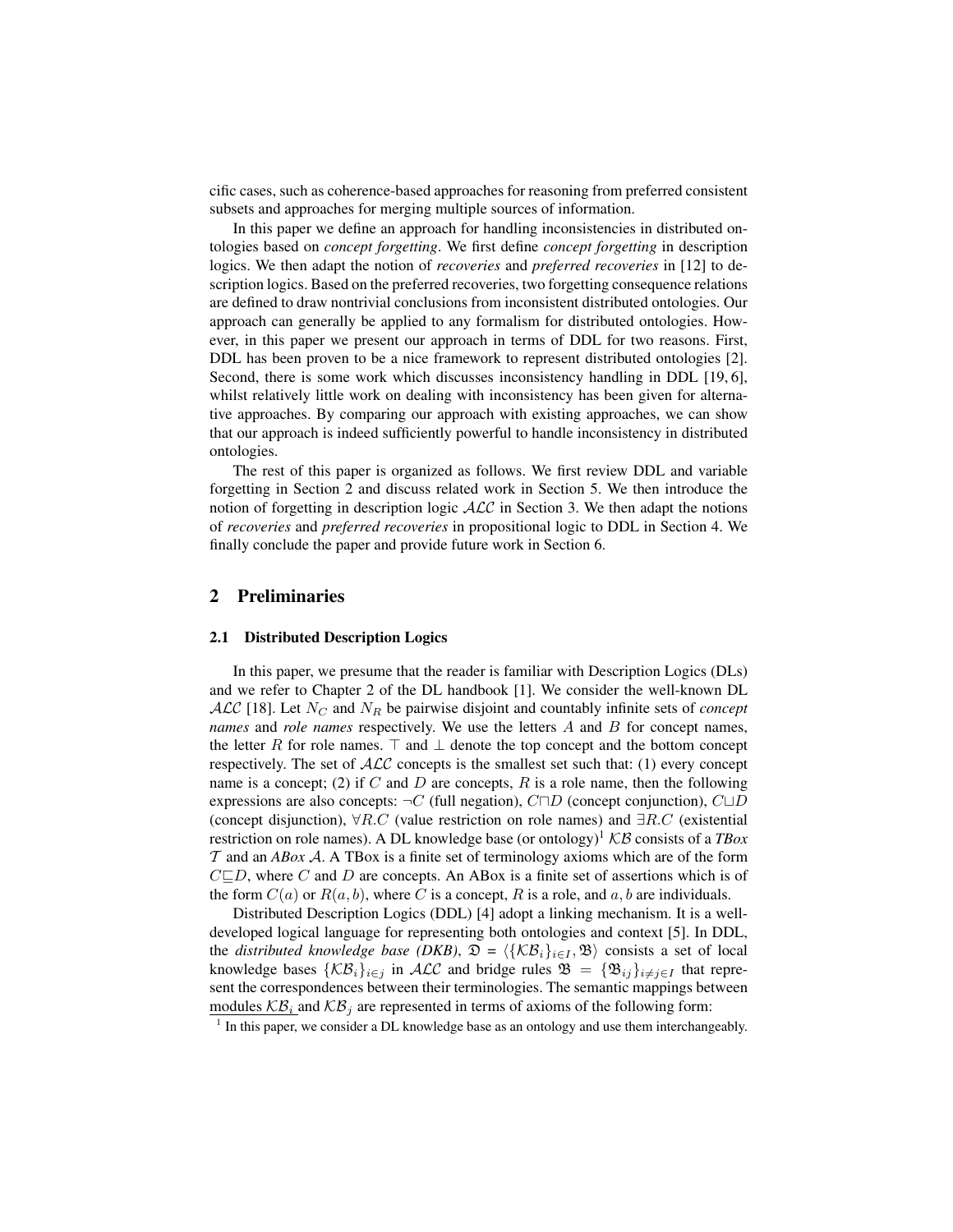$-$  INTO:  $i: C \overset{\sqsubseteq} \rightarrow j: D$ 

 $-$  ONTO:  $i: C \stackrel{\supset}{\longrightarrow} j: D$ 

The semantics of DKB is given by the interpretation  $\mathfrak{J} = (\{\mathcal{I}\}_{i\in I}, \{r_{ij}\}_{i\neq j\in I})$  that consists of standard DL interpretations  $\mathcal{I}_i$  of  $\mathcal{KB}_i$ , and binary relations  $r_{ij} \subseteq \Delta^{\mathcal{I}_i} \times$  $\Delta^{\mathcal{I}_j}$ . We use  $r_{ij}(X)$  to denote  $\cup_{x\in X}\{y\in \Delta^{\mathcal{I}_j} : (x,y)\in r_{ij}\}$  for any  $X\subseteq \Delta^{\mathcal{I}_i}$ . A distributed interpretation  $\mathfrak J$  d-satisfies (denoted as  $\mathfrak J \models_d$ ) the element of the DKB  $\mathfrak D$  =  $\langle {\{\mathcal{KB}_i\}}_{i\in I},\mathfrak{B} \rangle$  if

- $\mathcal{I}_i \models_d A \sqsubseteq B$  for all  $A \sqsubseteq B$  in  $\mathcal{KB}_i$
- $\mathfrak{J}\models_{d} i : C \stackrel{\sqsubseteq}{\rightarrow} j : D,$  if  $r_{ij}(C^{\mathcal{I}_{i}}) \subseteq D^{\mathcal{I}_{j}}$  (INTO)
- $\mathfrak{J}\models_{d} i : C \stackrel{\supset}{\rightarrow} j : D,$  if  $r_{ij}(C^{\mathcal{I}_{i}}) \supseteq D^{\mathcal{I}_{j}}$  (ONTO)
- $\mathfrak{J} \models_d \mathfrak{D}$ , if for every  $i, j \in I$ ,  $\mathfrak{J} \models_d K B_i$  and  $\mathfrak{J} \models_d \mathfrak{B}_{ij}$ ,

where  $\mathcal{I}_i$  and  $\mathcal{I}_j$  are local interpretations of  $\mathcal{KB}_i$  and  $\mathcal{KB}_j$ , respectively, C, D are concepts,  $r_{ij}$  (called *domain relation*) is a relation that represents an interpretation of  $B_{ij}$ . Finally,  $\mathfrak{D} \models_d i : C \sqsubseteq D$  if for every  $\mathfrak{J}, \mathfrak{J} \models_d \mathfrak{D}$  implies  $\mathfrak{J} \models_d i : C \sqsubseteq D$ . More details of the semantics of DDL can be found in [4].

A DKB is inconsistent if there is no interpretation  $\mathfrak J$  which satisfies all  $\mathcal{KB}_i$ , where  $i \in I$ . Given a DKB  $\mathfrak{D} = \langle \{ \mathcal{KB}_i \}_{i \in I}, \mathfrak{B} \rangle$ , a DKB  $\mathfrak{D}' = \langle \{ \mathcal{KB}_i' \}_{i \in I}, \mathfrak{B}' \rangle$  is a sub-base of  $\mathfrak{D}$ , denoted  $\mathfrak{D}' \square \mathfrak{D}$ , iff,  $\mathcal{KB}_i' \square \mathcal{KB}_i$  for all  $i \in I$  and  $\mathfrak{B}'_i \square \mathfrak{B}_i$ .

### 2.2 Variable forgetting

Let  $L$  be a propositional language constructed from a finite alphabet  $P$  of propositional symbols, the Boolean constants  $\top$  (true) and  $\bot$  (false), using the usual operators ¬ (not), ∨ (or) and ∧ (and). The classical consequence relation is denoted by `. Given a propositional formula  $\phi$ ,  $Var(\phi)$  denotes the set of propositional variables occuring in  $\phi$ .  $\phi_{x\leftarrow 0}$  (resp.  $\phi_{x\leftarrow 1}$ ) denotes the formula obtained by replacing in  $\phi$  every occurence of variable x by  $\perp$  (resp.  $\perp$ ).

Variable forgetting, which is also known as projection, is originally defined in [13] and is applied to resolve inconsistency in [12].

**Definition 1.** *Let*  $\phi$  *be a formula over P and*  $V \subseteq P$  *be a set of propositional symbols. The forgetting of V* in  $\phi$ , denoted as Forget( $V$ ,  $\phi$ ), is a formula over P, defined induc*tively as follows:*

- Forget $(\emptyset, \phi) \equiv \phi$ ;
- Forget({x}, φ)≡φx←<sup>0</sup> ∨ φx←1*;*
- Forget({x}∪V, φ)≡Forget(V, Forget({x}, φ))*.*

Forget( $V, \phi$ ) is the logically strongest consequence of  $\phi$  which is independent of V. By forgetting a set of variables in a formula  $\phi$  we get a formula which is inferentially weaker than  $\phi$ , i.e.  $\phi \vdash$  Forget( $V, \phi$ ). For example, Forget( $\{a\}, \neg a \wedge b$ ) $\equiv b$  and Forget( $\{a\}$ ,  $a \vee b$ ) $\equiv$ T.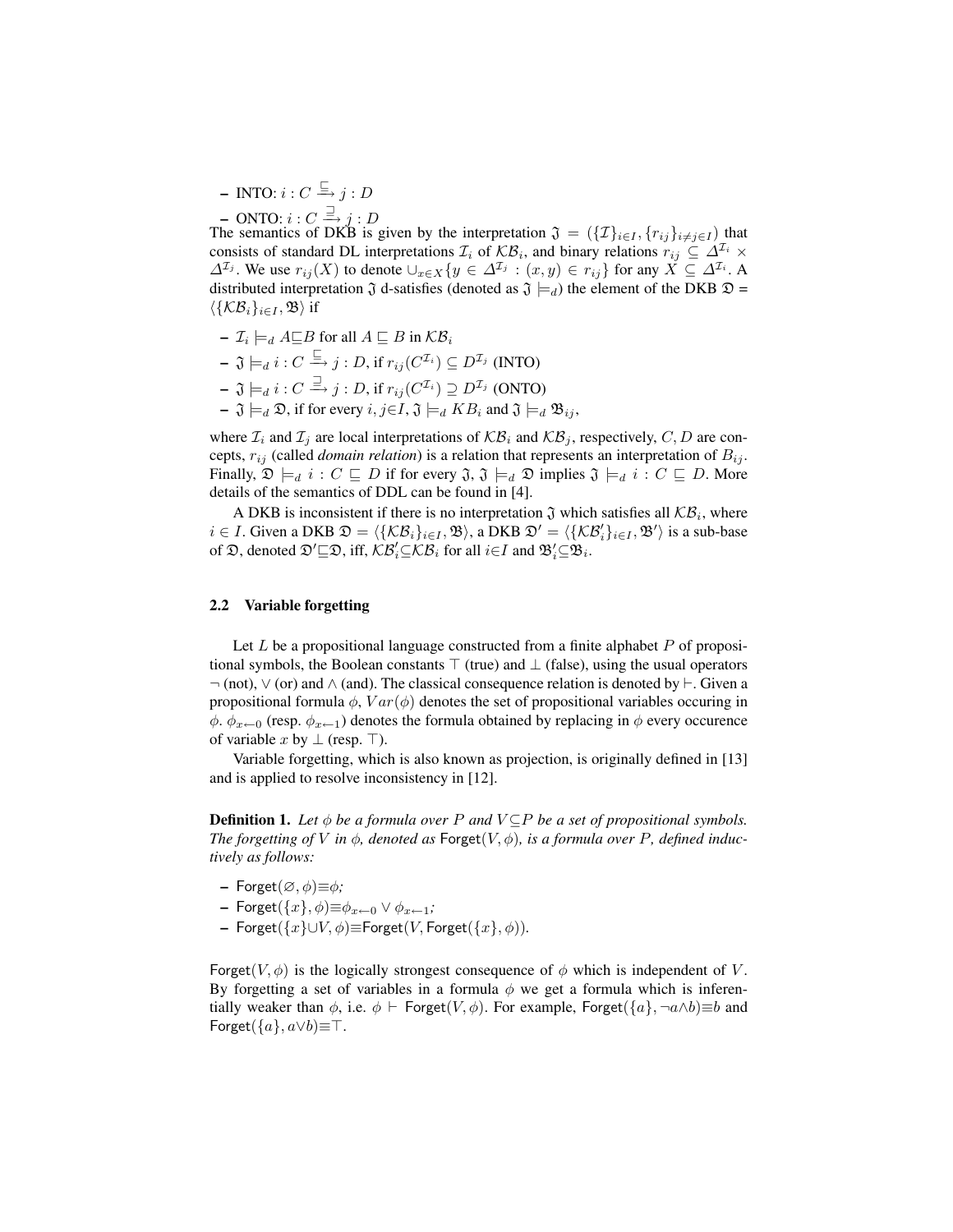## 3 Forgetting in Description Logics

In this section, we define forgetting in a TBox of a DL knowledge base. The notion of forgetting can be applied to any description logic. Here, a concept name plays the same role as a variable in propositional logic. In particular, we define the forgetting of a set of concept names in a concept. We use  $Con(C)$  to denote the concept names in a concept C.  $C_{A \leftarrow \top}$  (resp.  $C_{A \leftarrow \bot}$ ) denotes the concept obtained by replacing in C every occurrence of concept name A by  $\top$  (resp.  $\bot$ ).

A straightforward way to forget a concept name  $A$  in a concept  $C$  can be given as follows: Forget( $\{A\}$ , C)= $C_{A\leftarrow\top} \sqcup C_{A\leftarrow\bot}$ . However, this definition suffers from a problem. That is, by forgetting a concept name  $A$  in a concept  $C$  in a TBox  $T$ , we do not necessarily obtain a concept which is logically weaker than C, i.e.  $\mathcal{T} \models C \sqsubseteq$ Forget( $\{A\}$ , C), a very important property of forgetting. The main reason for this problem is that the DL concept constructors include value restrictions on role names and existential restriction on role names. Let us look at an example. Suppose  $C =$  $\forall R. (A \sqcap \forall R'. \neg A)$  and we want to forget A. Since  $C_{A \leftarrow \top} = \forall R. (\top \sqcap \forall R'. \bot) = \forall R. (\forall R'. \bot)$ and  $C_{A \leftarrow \perp} = \forall R.(\perp \Box \forall R'.\top) = \forall R.\perp$ , we have  $\text{Forest}(\{A\}, C) = (\forall R.(\forall R'.\perp)) \sqcup$  $\forall R \perp$ . In this case, we do not necessarily have  $\mathcal{T} \models C \sqsubseteq$  Forget({A}, C).

We consider the following definition of forgetting.

Definition 2. *Let* C *be a (complex) concept and* A *a concept name. Suppose* C *is in negation normal form, i.e. negation can only appear in the front of a concept name. The forgetting of* A *in* C*, denoted* Forget({A}, C)*, is a concept obtained by replacing every occurrence of A and*  $\neg A$  *by*  $\top$ .

In Definition 2, it is very important that the concept  $C$  is transformed into its negation normal form before we apply the forgetting operator to it. Otherwise, we cannot ensure that  $C \subseteq$  Forget({A}, C). For example, suppose  $C = \neg(A_1 \sqcap B_1)$  and we want to forget  $A_1$ . If we replace  $A_1$  by  $\top$  without transforming C into its negation normal form, then  $C' = \neg B_1$ , which is subsumed by C.

We give a running example to illustrate the notion of forgetting.

*Example 1.* Let us consider a TBox

 $\mathcal{T} = \{\mathsf{Professor} \sqcup \mathsf{Post Doctor} \sqcup \mathsf{ResearchAssistant} \sqsubseteq \mathsf{Employee},\, \mathsf{PhDStudent} \sqsubseteq$ 

ResearchAssistant, PhDSupervisor ≡ Professor⊓∃isSupervisorof.PhDStudent}. Then, Forget( ${Prefessor}$ , Professor $\Box Post Doctor \Box ResearchAssistant$ ) = T and

Forget({Professor}, Professor $\Box$ isSupervisorof.PhDStudent) =  $\exists$ isSupervisorof. PhDStudent.

The following proposition tells us that the forgetting of  $A$  in  $C$  indeed results in a concept which is a super concept of C.

**Proposition 1.** Let C be a concept in a TBox T and A be a concept name. Then  $T \models$  $C \subseteq$ Forget({ $A$ }, C).

We now define the forgetting of a set of concept names in a concept.

**Definition 3.** Let C be a concept, and let  $S_N$  be a finite set of concept names. The *forgetting of*  $S_N$  *in*  $C$ *, denoted*  $\text{Forget}(S_N, C)$ *, is defined inductively as follows:*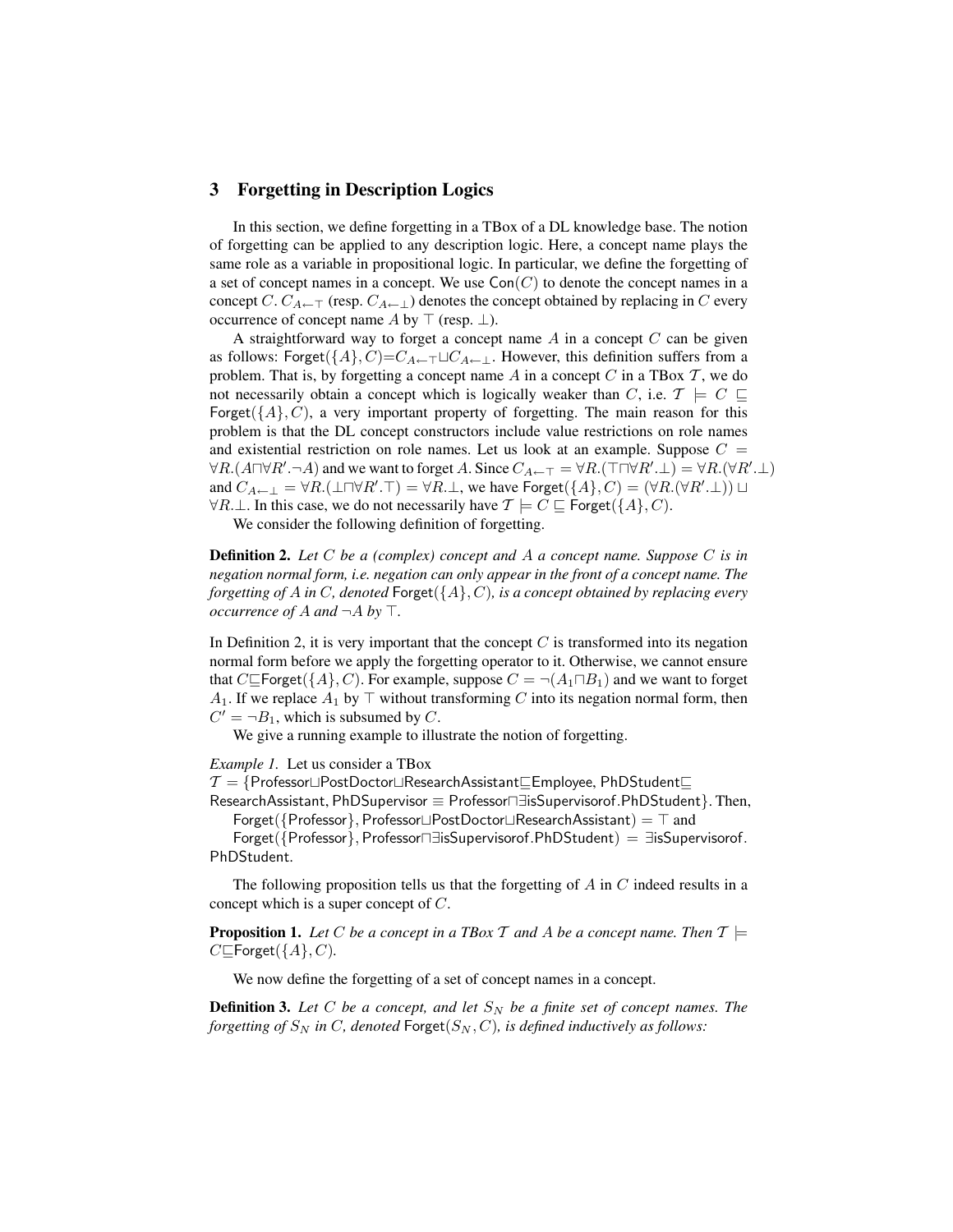$-$  Forget $(\varnothing, C)=C$ ; – Forget( ${A}$ )∪ $S_N$ ,  $C$ ) = Forget( $S_N$ , Forget( ${A}$ ,  $C$ )).

*Example 2.* (Example 1 Continued) Let  $C =$  Professor $\Box$  isSupervisorof.PhDStudent. Suppose we want to forget Professor and PhDStudent in C, i.e.,  $S_N = \{Professor,$ PhDStudent}, then we have Forget( $S_N$ ,  $C$ ) = ∃isSupervisorof. $\top$ .

Unlike the forgetting notion in propositional theories, we do not have a corresponding model theoretic semantics for concept forgetting. However, we have the following properties which precisely characterize our notion of concept forgetting.

**Proposition 2.** Let C, D and E be concepts, and let A and A' be two concept names. *We then have*

- *1. If*  $C = A$  *or*  $\neg A$ *, then* Forget( $\{A\}$ *, C*) =  $\top$ *;*
- *2. If*  $C = D ∩ E$  *(or D*∟*E), where*  $A ∈ \text{Con}(D)$  *and*  $A ∉ \text{Con}(E)$ *, then*  $\text{Forget}({A},$  $C$  = Forget({ $A$ }, D) $\neg E$  *(or* Forget({ $A$ },  $C$ ) = Forget({ $A$ }, D) $\sqcup E$ ).
- *3. If*  $C = A \sqcup E$ *, then* Forget( $\{A\}$ *, C*) =  $\top$ *.*

The proof of Proposition 2 is clear by the definition of forgetting. Item 1 says that if  $C$  is a concept name or full negation of a concept name, then by forgetting it we get a top concept. Item 2 shows that forgetting a concept name  $\vec{A}$  is a concept which is a conjunction (or disjunction) will not influence the conjunct (or disjunct) which is irrelevant to the concept name. Item 3 is a disjunction of the form  $A \sqcup E$ , then by forgetting A we get a top concept.

We now consider the weakening of a TBox  $T$  by forgetting a concept name  $A$ . A first thought would be that we simply forget  $A$  in every concept appearing in  $T$ . However, this approach may cause some problems. Suppose a terminology axiom  $C \subseteq D$ is in T such that  $C = A \square B$ , and  $A \notin \text{Con}(D)$  and  $A \notin \text{Con}(B)$ . By forgetting A in C we get a new axiom  $B\subseteq D$ . It is easy to check that  $B\subseteq D$  infers  $C\subseteq D$  whilst the converse does not always hold. Therefore,  $C \square D$  is not weakened. On the contrary, it is reinforced. To solve this problem, we can equivalently transform every axiom of the form  $C \square D$  into  $\square \square C \square D$ . According to Proposition 1, we have the following corollary.

**Corollary 1.** Let  $\phi$  be a terminology axiom of the form  $\top \sqsubseteq C$  and A a concept name. *Suppose*  $A \in \text{Con}(C)$ *, then*  $\top \sqsubseteq C \models \top \sqsubseteq \text{Forget}(\{A\}, C)$ *, but not vice versa.* 

Corollary 1 tells us that an axiom is weakened by forgetting a concept name in the right-side concept.

We give the notion of forgetting in a TBox.

Definition 4. *Let* T *be a TBox. Let* φ *be a terminology axiom in* T *which has been transformed into the form*  $\top \sqsubseteq C$  *and*  $S_N$  *a finite set of concept names. The forgetting of*  $S_N$  *in*  $\phi$  *is defined as* Forget( $S_N$ ,  $\phi$ ) =  $\top \subseteq$  Forget( $S_N$ , C) and the forgetting of  $S_N$ *in T is defined as* Forget $(S_N, \mathcal{T}) = \{ \text{Forget}(S_N, \phi) : \phi \in \mathcal{T}, \text{Sig}(\phi) \cap S_N \neq \emptyset \}$ *, where*  $Sig(\phi)$  *denotes the signature of*  $\phi$ *.*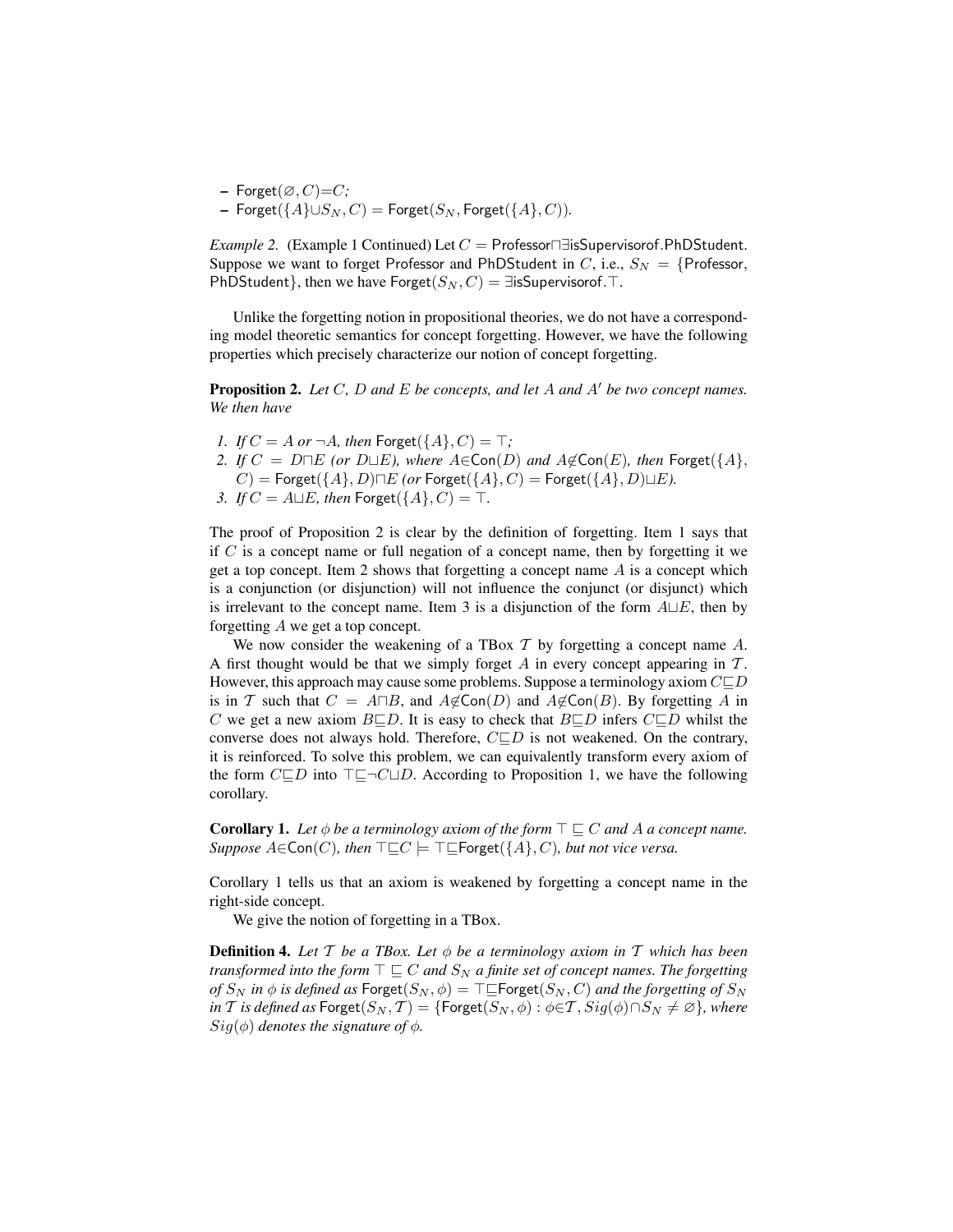By Corollary 1, it is clear that we have that every axiom in Forget( $S_N, \mathcal{T}$ ) can be inferred from  $T$ , for any  $S_N$ .

*Example 3.* (Example 1 Continued) Suppose we want to forget Professor in T. We need some pre-processing. First, Professor $\Box$ PostDoctor $\Box$ ResearchAssistant $\Box$  Employee is transformed into  $\top \sqsubseteq (\neg$ Professor $\sqcap \neg$ PostDoctor $\sqcap \neg$ ResearchAssistant)  $\sqcup$ Employee. Second, we split PhDSupervisor ≡ Professor ∃isSupervisor of PhDStudent into PhDSupervisor  $\sqsubseteq$  Professor $\sqcap \exists$ isSupervisorof.PhDStudent and

Professor⊓∃isSupervisorof.PhDStudent  $\sqsubseteq$  PhDSupervisor, then transform them into  $\top \sqsubseteq \neg \text{PhDSupervisor } \sqcup$  (Professor  $\sqcap \exists$ isSupervisorof.PhDStudent) and  $\top \sqsubseteq$ ¬Professor  $\sqcup$  ¬∃isSupervisorof.PhDStudent  $\sqcup$  PhDSupervisor. Therefore, we have

Forget( $\{Professor\}$ ,  $\mathcal{T}) = \{T \sqsubseteq (\neg Post Doctor \sqcap \neg ResearchAssignment) \sqcup Employee,$ T ⊑ ¬PhDSupervisor L ∃isSupervisorof.PhDStudent PhDStudent<sub>EResearchAssistant</sub>}.

## 4 Recoveries for Distributed DL Knowledge Bases

In this section, we apply the forgetting-based approach for resolving inconsistency in a propositional knowledge base [12] to deal with inconsistency in a DKB by forgetting concepts in TBoxes of local ontologies. We do not consider inconsistency which is caused only by inter-ABoxes as this kind of inconsistency may be better addressed by performing some kind of weakening on the ABoxes of local ontologies. Dealing with this problem is also important, but it is out of scope for this paper.

### 4.1 Recoveries

In [12], two key notions of the approach are forgetting context and recovery vector. The former one is a collection of sets of variables to be forgotten in each formula from the knowledge base, and the latter one is a vector of subsets of the set of all the variables appearing in the knowledge base, which satisfies the constraints in the forgetting context. Forgetting of the variables in the recovery vector will result in a consistent knowledge base. We adapt the definitions of forgetting context and recovery vector to DDL.

In the following, we assume that  $I = [n]$  where  $n \in \mathbb{N}$ . The forgetting context in DDL is defined as follows.

**Definition 5.** *Given a DKB*  $\mathfrak{D} = \langle \{ \mathcal{KB}_i \}_{i \in I}, \mathfrak{B} \rangle$ *, where*  $\mathcal{KB}_i = \langle \mathcal{R}_i, \mathcal{T}_i, \mathcal{A}_i \rangle$ *, a forgetting context*  $\mathcal{C}_{\mathcal{D}}$  *for it is a triple*  $\langle F, G, H \rangle$  *where:* 

- $F = \langle F_i \rangle_{i \in I}$  *such that*  $F_k \subseteq N_C$  *with k* $\in$ *I*, *and for each i* $\in$ *I*,  $F_i$  *is the set of concept names that can be forgotten in*  $\mathcal{T}_i$ *.*
- $-G = \langle G_i \rangle_{i \in I}$  *such that for each* i*,*  $G_i = \{(A_i, A'_i) : A_i, A'_i \in CN(T_i)\}\$ *, where*  $CN(\mathcal{T}_i)$  is the set of all concept names in  $\mathcal{T}_i$  and a pair  $(A_i, A'_i)$  in  $G_i$  means that  $A_i'$  is meaningful only if  $A_i$  exists;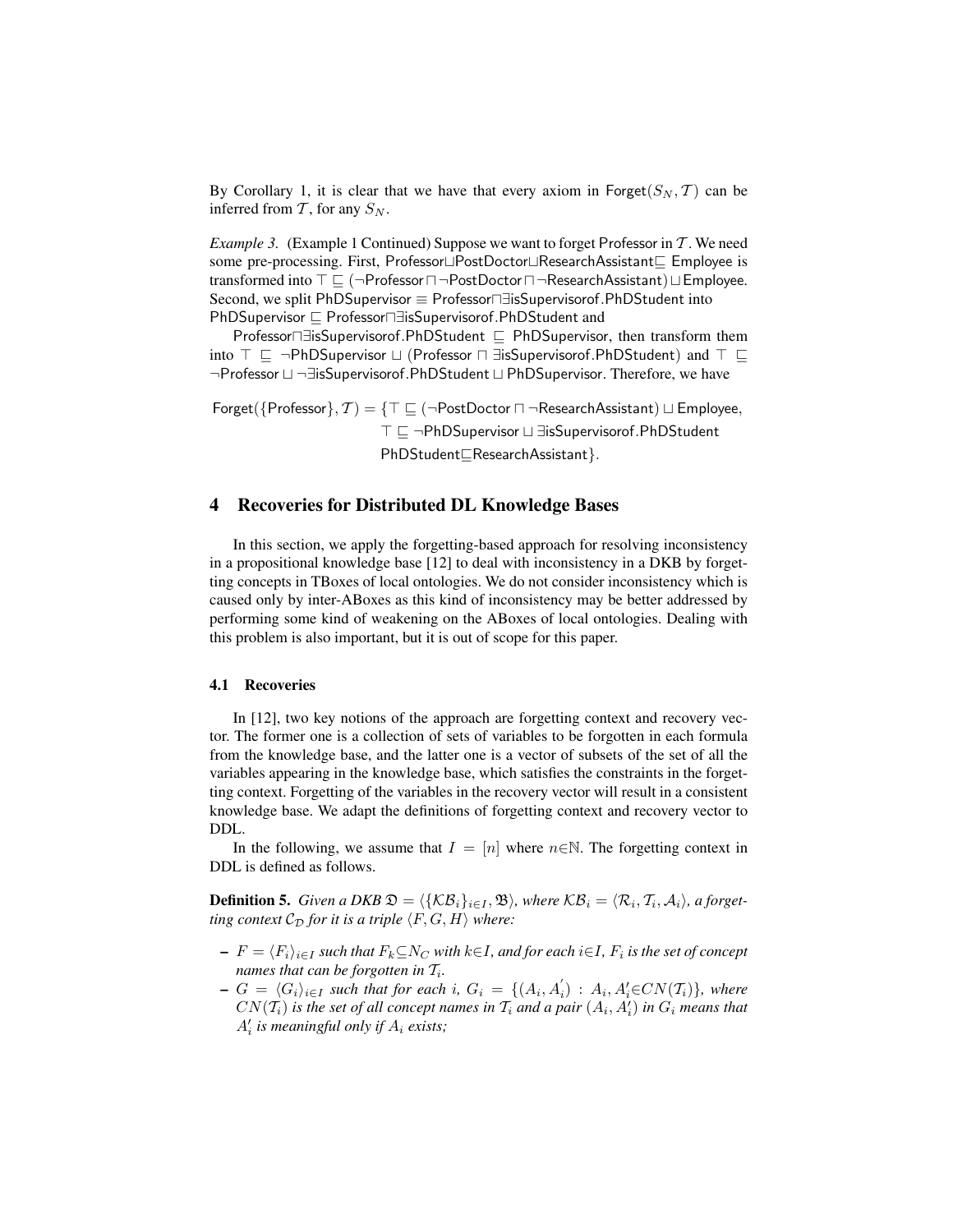$- H \subseteq N_C \times \{1, ..., n\} \times N_C \times \{1, ..., n\}$  *is a set of quadruples*  $(A, i, B, j)$  *such that*  $A \in F_i$ ,  $B \in F_j$  and  $i \neq j$ , which means that if  $A$  is forgotten in  $F_i$ , then  $B$  must be *forgotten as well in*  $F_i$ .

 $F_i$  imposes the constraints over the concept names which can be forgotten in  $T_i$ . That is, if a concept name  $A \notin F_i$ , then forgetting A in  $\mathcal{T}_i$  is forbidden.  $G_i$  contains the pairs of concept names in local TBox  $T_i$  such that the existence of the former is meaningful or significant only in presence of the latter. In other words, forgetting the latter imposes to forget the former.  $H$  imposes the constraints over inter-TBoxes. It forces that if  $A$  is forgotten in  $T_i$  then B should also be forgotten in  $T_j$ . The forgetting context is dependent on the application at hand. A simple example for forgetting context is a *standard* forgetting context which is given by  $F_i = N_C$  for every  $i = 1, ..., n$ ,  $G_i = \emptyset$  for every  $i = 1, ..., n$ , and  $H = \emptyset$ . Note that our approach does currently not include weakening of bridge rules. Such a weakening may be preferable in some situations (for example, to improve mappings created by different matching systems [6]), but its treatment is out of scope for this paper.

We next define a recovery vector in DDL. It is a vector of subsets of concept names of  $N_C$ , which satisfies the constraints in the forgetting context.

**Definition 6.** *Given a DKB*  $\mathfrak{D} = \langle {\{\mathcal{KB}_i\}}_{i\in I}, \mathfrak{B} \rangle$ *, where*  $\mathcal{KB}_i = \langle \mathcal{R}_i, \mathcal{T}_i, \mathcal{A}_i \rangle$ *, and a forgetting context*  $C_{\mathfrak{D}}$ *, a recovery vector (or recovery for short)*  $\overrightarrow{V}$  *for*  $\mathfrak{D}$  *given*  $C_{\mathfrak{D}}$  *is a vector*  $\overrightarrow{V} = \langle V_1, ..., V_n \rangle$  *of subsets of*  $N_C$  *s.t.:* 

- $-$  *for every*  $i \in I$ ,  $V_i \subset \text{Con}(\mathcal{T}_i)$ ,
- $\rightarrow$  *for every*  $i \in I$ *, for any*  $(A, A') \in G_i$ *, if*  $A \in V_i$  *then*  $A' \in V_i$ *,*
- $\rightarrow$  *for every*  $(A, i, B, j) \in H$ *, A*∈ $V_i$  *implies*  $B \in V_j$ *,*
- $\mathfrak{D}[\overrightarrow{V}] = \langle \{ (\text{forget}(V_i, T_i), A_i) \}_{i \in I}, \mathfrak{B} \rangle$  *is consistent.*

 $\mathfrak{D}|\overrightarrow{V}$  is called the cure of  $\overrightarrow{V}$  for  $\mathfrak D$  given  $\mathcal{C}_{\mathcal D}.$  We denote the set of all recoveries for  $\mathfrak D$ *given*  $C_{\mathfrak{D}}$  *as*  $\mathcal{R}_{C_{\mathfrak{D}}}(\mathfrak{D})$ *.* 

According to the definition of recovery, the cure of  $\overrightarrow{V}$  for  $\mathfrak D$  is always consistent if the recovery  $\vec{V}$  exists. When  $\mathcal{R}_{C_{\mathfrak{D}}}(\mathfrak{D}) = \emptyset$ , we say that  $\mathfrak{D}$  is not recoverable w.r.t.  $C_{\mathfrak{D}}$ . This may happen when some concepts, which cannot be forgotten according to the forgetting context, must be forgotten to restore consistency.

We give an example to illustrate the definitions in this section.

*Example 4.* Suppose we have a DKB  $\mathfrak{D} = \langle \{\mathcal{KB}_1, \mathcal{KB}_2\}, \{\mathfrak{B}_{12}, \mathfrak{B}_{21}\}\rangle$ , where (1)  $\mathcal{KB}_1 = \langle \mathcal{R}_1, \mathcal{T}_1, \mathcal{A}_1 \rangle$  :

- $\mathcal{R}_1 = \varnothing;$
- $I T_1 = \{Professor \sqcup Post Doctor \sqcup ResearchAssistant \sqsubseteq Employee,$ PhDStudent<sub>EResearchAssistant,</sub>
- $PhDSupervisor \equiv Professor \exists isSupervisor of . PhDStudent};$  $\mathcal{A}_1 = \{PhDStudent(Mary), PhDSupervisor(Tom)\};$
- (2)  $\mathcal{KB}_2 = \langle \mathcal{R}_2, \mathcal{T}_2, \mathcal{A}_2 \rangle$ :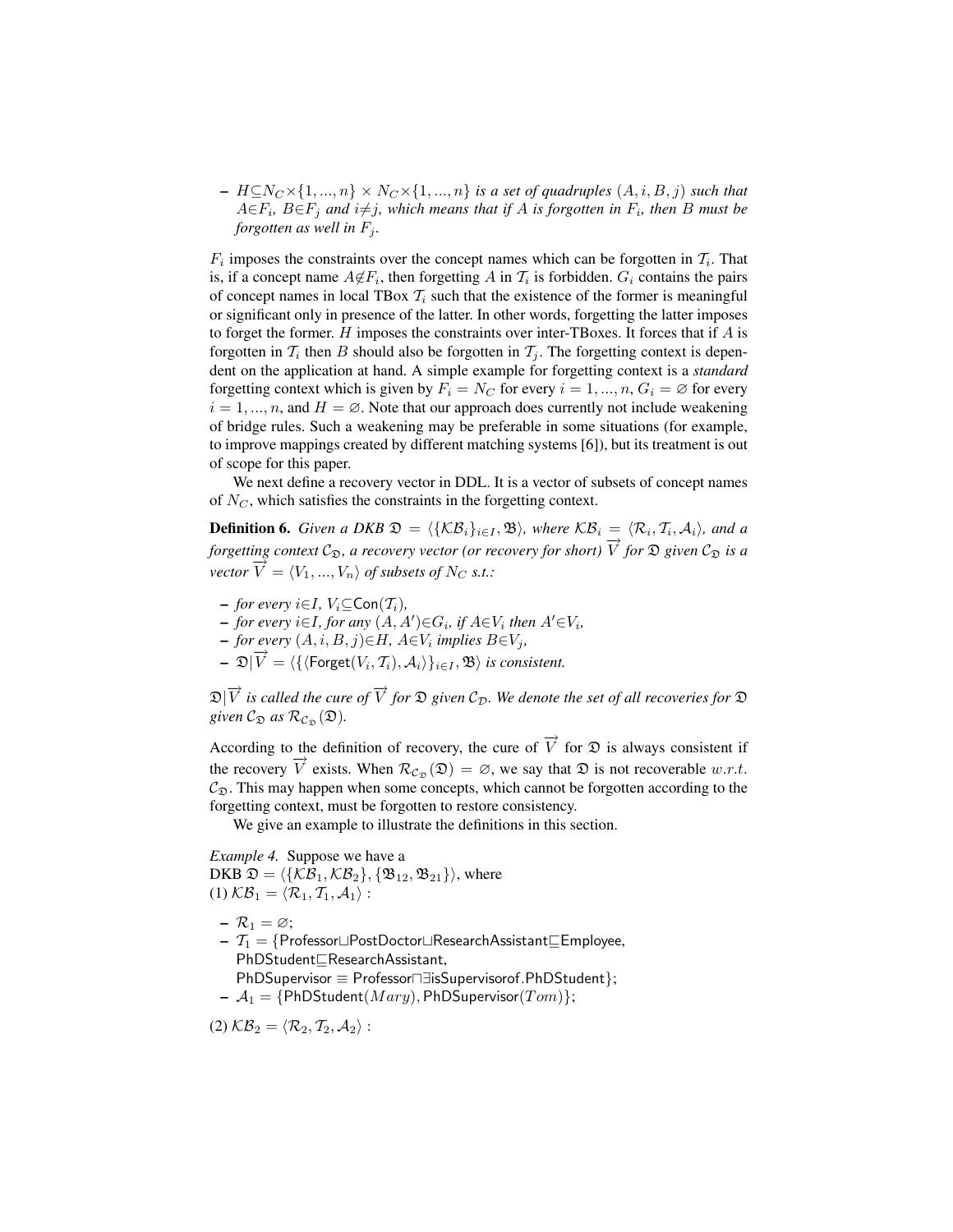- $\mathcal{R}_2 = \varnothing;$
- $T_2$  = {Professor $\sqcup$ Lecturer $\sqsubseteq$ AcademicStaff, Student $\sqcap$ AcademicStaff $\sqsubseteq \bot$ , PhDSupervisor ≡ AcademicStaff<sub>n</sub> disSupervisorof.PhDStudent,  $PhDStudent \subseteq Student$ };
- $A_2$  = {PhDStudent(*John*)};

 $(3)\,\mathfrak{B}_{21}=\{2:\mathsf{AcademicStar}\stackrel{\rightrightarrows}{\rightarrow} 1:\mathsf{Employee},2:\mathsf{PhDStudent}\stackrel{\rightrightarrows}{\rightarrow} 1:\mathsf{PhDStudent},$  $2: \neg$ AcademicStaff  $\stackrel{\sqsubseteq}{\longrightarrow} 1: \neg \mathsf{Emboyee}, 2: \neg \mathsf{PhDStudent} \stackrel{\sqsubseteq}{\longrightarrow} 1: \neg \mathsf{PhDStudent}\}$  and  $\mathfrak{B}_{12} = \emptyset$ .  $\mathcal{KB}_1$  and  $\mathcal{KB}_2$  are two University ontologies which are connected by bridge rules.

Let  $\mathfrak{D}' = \langle \{ \mathcal{T}_1, \mathcal{T}_2 \}, \{ \mathfrak{B}_{12}, \mathfrak{B}_{21} \} \rangle$ . Since  $\mathfrak{D}' \models_d \mathsf{PhDStudent} \sqsubseteq \perp$  and <code>PhDStudent</code>  $(Mary) \in A_1$ ,  $\mathfrak D$  is inconsistent. We have the following forgetting context  $\mathcal C_{\mathfrak D}$  for  $\mathfrak D$ :

- $-F=\langle F_i \rangle_{i=1,2}$ , where  $F_i=$ {AcademicStaff, Employee, Student, Professor, Lecturer, ResearchAssistant, PhDStudent, PhDSupervisor ${}_{i=1,2}$ .
- $-G=\langle G_i \rangle_{i=1,2}$ , where  $G_1 = \{(\text{PhDStudent}, \text{PhDSupervisor})\}; G_2 = \{(\text{PhDStudent}, \text{PhDSupervisor})\}.$  $-H = \{(\text{PhDStudent}, 1, \text{PhDStudent}, 2)\}.$

For each local ontology, all the concept names in it can be forgotten.  $G_1$  is used to show that the concept *PhD supervisor* is not meaningful if the concept *PhD student* or *professor* is forgotten.  $G_2$  can be similarly explained. H ensures that the concepts  $PhD$ *student*, *professor*, *student* in KB<sup>1</sup> are respectively equal to *PhD student*, *professor*, *student* in  $\mathcal{KB}_2$  w.r.t. weakening from the point of view of  $\mathcal{KB}_2$ .

Given the forgetting context  $\mathcal{C}_{\mathfrak{D}}$ , the following are two recoveries for  $\mathfrak{D}$ :

 $-\overrightarrow{V}_1 = \langle V_1, V_2 \rangle$ , where  $V_1 = \{ResearchAssignment\}$  and  $V_2 = \emptyset$ :  $\mathsf{forget}(V_1, \mathcal{T}_1) = \{\mathsf{Professor} \sqcup \mathsf{Post Doctor} \sqsubseteq \mathsf{Employee},$ PhDSupervisor ≡ Professor $\Box$ EisSupervisorof.PhDStudent}, Forget $(V_2, \mathcal{T}_2) = \mathcal{T}_2$ It is easy to check that the DKB  $\mathfrak{D}_1 = \langle \{\langle \text{Forget}(V_i, \mathcal{T}_i), \mathcal{A}_i \rangle \}_{i=1,2}, \mathfrak{B} \rangle$  is consistent.  $-\overrightarrow{V}_2 = \langle V_1, V_2 \rangle$ , where  $V_1 = \emptyset$  and  $V_2 = \{PhDStudent, PhDSupervisor\}$ : Forget $(V_1, \mathcal{T}_1) = \mathcal{T}_1$ , Forget(V<sub>2</sub>, T<sub>2</sub>) = {Professor⊔Lecturer $\subseteq$ AcademicStaff, Student $\sqcap$ AcademicStaff $\sqsubseteq \perp$ } The DKB  $\mathfrak{D}_2 = \langle \{\langle \mathsf{Forget}(V_i, \mathcal{T}_i), \mathcal{A}_i \rangle \}_{i=1,2}, \mathfrak{B} \rangle$  is consistent.

However, the following vector is not a recovery for  $\mathfrak D$  given  $\mathcal C_{\mathfrak D}$ :  $\overrightarrow{V} = \langle V_1, V_2 \rangle$ , where  $V_1 = {PhDStudent}$  and  $V_2 = \emptyset$ , because it does not satisfy the constraints of H in  $\mathcal{C}_{\mathfrak{D}}.$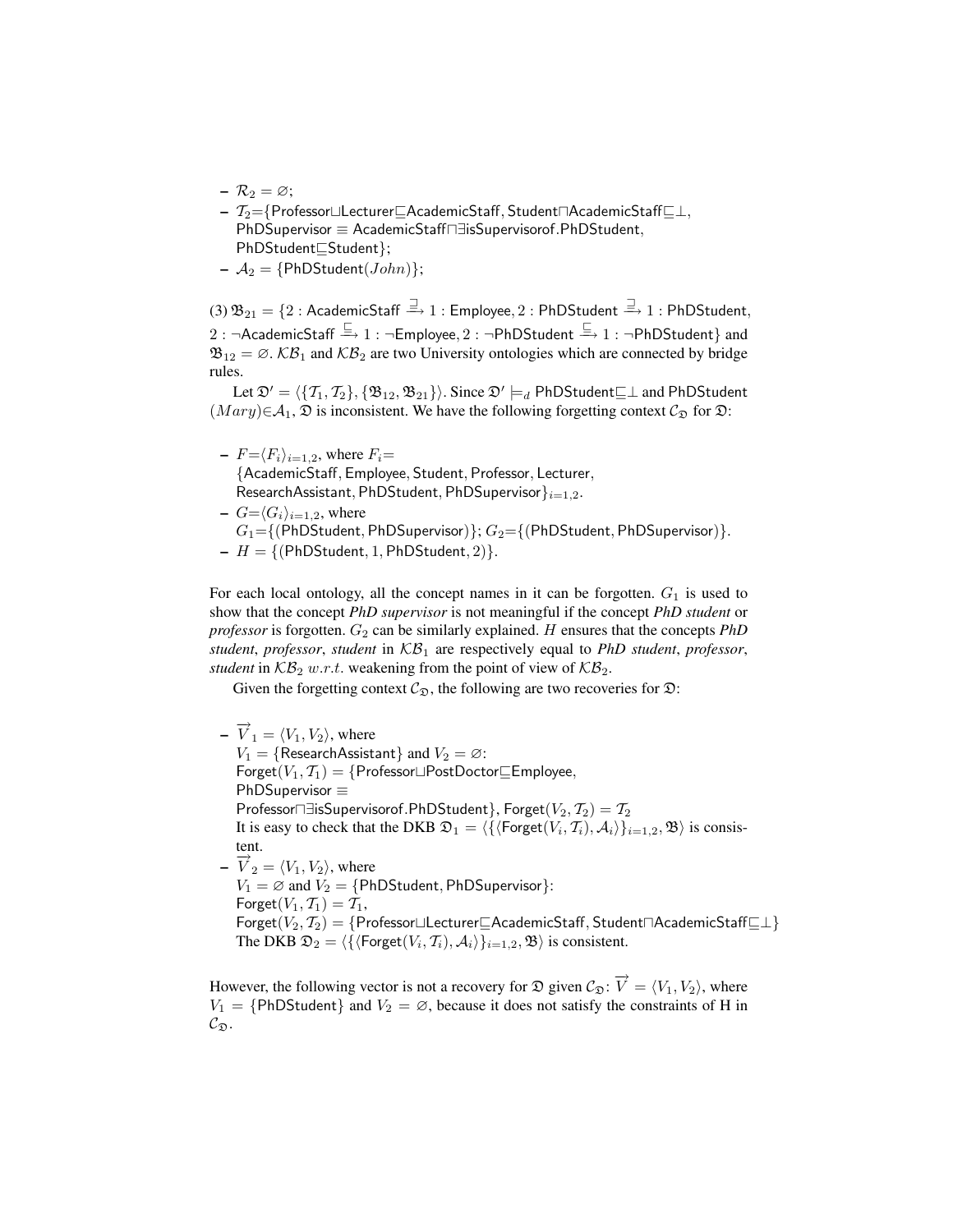#### 4.2 Preferred Recoveries

Given a forgetting context, there may exist several different recoveries. In many cases, we are only interested in some of these recoveries, called *preferred recoveries*, which is defined by some preference relation on recoveries. For example, among all the recoveries, we may be only interested in those contain minimal number of concepts to forgotten. The notion of preferred recovery is originally defined in [12] in propositional logic. We adapt it to DDLs here. We need to define a preference relation on the set of all recoveries for a DKB  $\mathfrak D$  given a forgetting context  $\mathcal C_{\mathfrak D}$  for it. For any two recoveries  $\overrightarrow{V}$  and  $\overrightarrow{V}'$  of length n,  $\overrightarrow{V} \subseteq_C \overrightarrow{V}'$  means that  $V_i \subseteq V'_i$  for each  $i \in 1, ..., n$ .

**Definition 7.** *Given a DKB*  $\mathfrak D$  *and a forgetting context*  $\mathcal C_{\mathfrak D}$  *for it, a preference relation*  $\preceq$ *on*  $\mathcal{R}_{\mathcal{C}_{\mathcal{D}}}(\mathfrak{D})$  *is a reflexive and transitive relation which satisfies the following property:* 

$$
\forall \overrightarrow{V}, \overrightarrow{V}' \in \mathcal{R}_{\mathcal{C}_{\mathfrak{D}}}(\mathfrak{D}), \; \text{if} \; \overrightarrow{V} \subseteq_c \overrightarrow{V}', \; \text{then} \; \overrightarrow{V} \preceq \overrightarrow{V}'.
$$

*As usual, we denote*  $\overrightarrow{V} \prec \overrightarrow{V}'$  for  $\overrightarrow{V} \preceq \overrightarrow{V}'$  and  $\overrightarrow{V}' \not\preceq \overrightarrow{V}$ , and  $\overrightarrow{V} \sim \overrightarrow{V}'$  for  $\overrightarrow{V} \preceq \overrightarrow{V}'$  and  $\overrightarrow{V}' \preceq \overrightarrow{V}$ .

In Definition 7, a recovery  $\overrightarrow{V}$  is at least preferred to another one  $\overrightarrow{V}'$  ( $\overrightarrow{V} \preceq \overrightarrow{V}'$ ) if each  $V_i$  in  $\overrightarrow{V}$  is a subset of  $V'_i$  in  $\overrightarrow{V}'$ .

There are many ways to define a preference relation. For instance, we can prefer recoveries that lead to forget minimal sets of concepts  $w.r.t.$  the set containment. We can also ask the experts or users for such a preference relation. We adapt two specific preference relations in [12] as follows.

- $−~binarity$  preference relation  $\preceq_{bin}$ : ∀ $\overrightarrow{V}$ ,  $\overrightarrow{V}' \in \mathcal{R}_{\mathcal{C}_{\mathfrak{D}}}(\mathfrak{D})$ , if for every  $i = 1, ..., n$ ,  $(V_i \neq \emptyset \Leftrightarrow V'_i \neq \emptyset)$ , then  $\overrightarrow{V} \sim_{bin} \overrightarrow{V}'$ .
- *ranking function* based preference relation  $\leq_{\mu}$ : suppose  $\mu$  is a *ranking function* from  $\mathcal{R}_{\mathcal{C}_{\mathfrak{D}}}(\mathfrak{D})$  to N such that  $\mu(\langle \emptyset, ..., \emptyset \rangle) = 0$ , and  $\forall \overrightarrow{V}, \overrightarrow{V}' \in \mathcal{R}_{\mathcal{C}_{\mathfrak{D}}}(\mathfrak{D})$ , if  $\overrightarrow{V} \subseteq_{c} \overrightarrow{V}'$ , then  $\mu(\overrightarrow{V}) \leq \mu(\overrightarrow{V}')$ . The preference relation  $\preceq_{\mu}$  induced by  $\mu$  is the total preordering defined as follows. For all  $\overrightarrow{V}$ ,  $\overrightarrow{V}' \in \mathcal{R}_{C_{\mathfrak{D}}}(\mathfrak{D})$ ,  $\overrightarrow{V} \preceq_{\mu} \overrightarrow{V}'$  if and only if  $\mu(\overrightarrow{V}) \leq \mu(\overrightarrow{V}').$

The ranking function based preference relation is defined by a ranking function from  $\mathcal{R}_{C_{\mathfrak{D}}}(\mathfrak{D})$  to N. A particular ranking function can be defined by  $\mu_{card}(\vec{V}) = |\bigcup \vec{V}|$ , where  $\iiint \vec{V} = V_1 \cup ... \cup V_n$ . We denote the preference relation based on  $\mu_{card}$  as  $\preceq_{card}$ . A recovery  $\overrightarrow{V}$  is preferred to another one  $\overrightarrow{V}' w.r.t.$  the preference relation  $\preceq_{card}$  if and only if the cardinality of the union of the sets  $V_i$  ( $i = 1, ..., n$ ) is smaller than that of the union of the sets  $V_i'$   $(i = 1, ..., n)$ .

By Corollary 1, when a concept name is forgotten in a DL knowledge base, the resulting DL knowledge base is weaker than the original one  $w.r.t.$  the inference power. Given  $\overrightarrow{V}$ ,  $\overrightarrow{V}' \in \mathcal{R}_{C_{\mathfrak{D}}}(\mathfrak{D})$ , if  $\overrightarrow{V} \subseteq_c \overrightarrow{V}'$  then  $\mathfrak{D}|\overrightarrow{V} \models \mathfrak{D}|\overrightarrow{V}'$ . Therefore, among all the recoveries from  $\mathcal{R}_{\mathcal{C}_{\infty}}(\mathfrak{D})$ , those which are minimal  $w.r.t. \subseteq_{c}$  lead to cures preserving as much information as possible given the forgetting context  $C_{\mathfrak{D}}$ .

Next, we define two consequence relations. We denote by  $\overrightarrow{V}_{\overrightarrow{D},\mathcal{C}_{\mathfrak{D}}}$  the set of all minimal recoveries from  $\mathcal{R}_{\mathcal{C}_{\mathfrak{D}}}(\mathfrak{D})$  w.r.t.  $\preceq$ .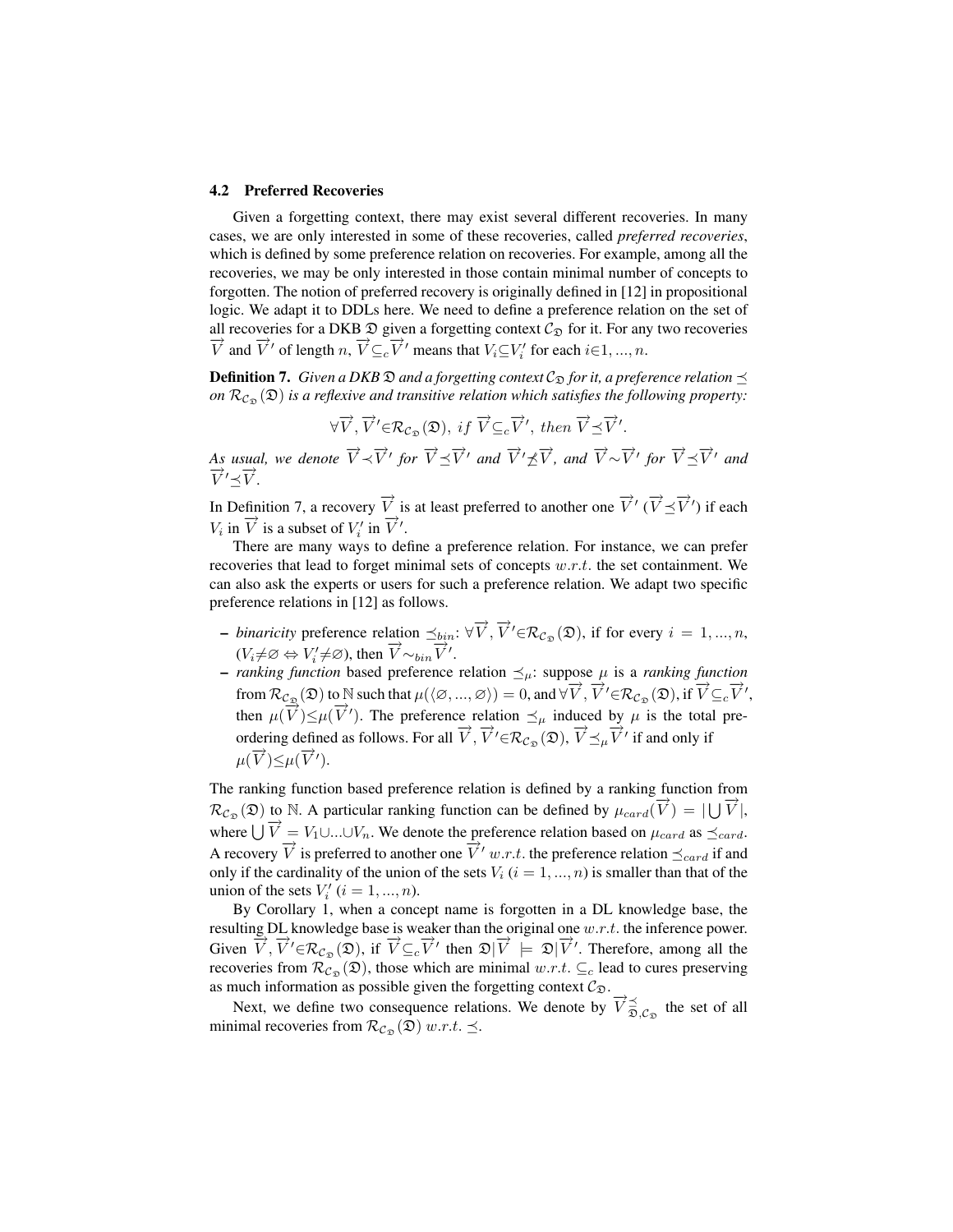**Definition 8.** *Given a DKB*  $\mathfrak D$  *and a forgetting context*  $\mathcal{C}_{\mathfrak D}$  *for it, let*  $\preceq$  *be a preference relation on*  $\mathcal{R}_{\mathcal{C}_{\mathfrak{D}}}(\mathfrak{D})$ *. Let*  $\phi$  *be a DL axiom. Then*  $\phi$  *is said to be skeptically inferred from*  $\mathfrak{D}$  w.r.t.  $\preceq$ , denoted by  $\mathfrak{D} \models_{\preceq, Ske}^{\mathcal{L}_{\mathfrak{D}}} \phi$ , *if and only if*  $\mathfrak{D}|\vec{V} \models \phi$  *for all*  $\vec{V} \in \vec{V} \vec{p}$ ,  $\vec{q}_{\mathfrak{D},\mathcal{L}_{\mathfrak{D}}}$ . φ *is called a skeptical consequence of* D*.*

A DL axiom is a skeptical consequence of a DKB D if and only if it can be inferred from all the most preferred recoveries.

*Example 5.* (Example 4 Continued) Suppose  $\preceq=\preceq_{card}$ . Then  $\overrightarrow{V}_1$  is a preferred recov-Example 5. (Example 1 command) suppose  $\frac{d}{dx} - \frac{d}{dx}$  from  $V_1$  is a preferred recovery ears have cardinality smaller than it. Other preferred recoveries are given as follows:

- $-\overrightarrow{V}_3 = \langle V_1, V_2 \rangle$ , where  $V_1 = \{\text{Employee}\}$  and  $V_2 = \emptyset$ . We have  $F$ orget $(V_3, T_1) =$ {PhDStudent<sub>EResearchAssistant,</sub> PhDSupervisor≡Professor $\Box \exists$ isSupervisorof.PhDStudent} and Forget $(V_3, \mathcal{T}_2)$  =  $\mathcal{T}_2$ .  $-\overline{V}_4 = \langle V_1, V_2 \rangle$ , where  $V_1 = \varnothing$  and  $V_2 =$ {AcademicStaff}. We have Forget $(V_4, \mathcal{T}_1) =$  $\mathcal{T}_1$  and  $\mathsf{Forget}(V_4,\mathcal{T}_2) = \{\mathsf{PhDStudent} \subseteq \mathsf{Student}, \mathsf{PhDSupervisor}\}$ vAcademicStaffu∃isSupervisorof.PhDStudent}.  $-\vec{V}_5 = \langle V_1, V_2 \rangle$ , where  $V_1 = \emptyset$  and  $V_2 = \{\text{Student}\}\)$ . We have Forget $(V_5, \mathcal{T}_1) = \mathcal{T}_1$
- and  $\mathsf{e}$ ret $(V_5,\mathcal{T}_2)=\{\mathsf{Professor}\sqcup\mathsf{SeniorLecturer}\sqcup\mathsf{Lecturer}\sqcup\mathsf{ResearchAssistant}\}$  $\Box$ AcademicStaff }.

Since <code>PhDSupervisor $\equiv$ Professor $\sqcap \exists$ isSupervisorof.PhDStudent</code> is in <code>Forget( $V_i, \mathcal{T}_i)$ </code> for all  $i = 1, 3, 4, 5$ , we have that  $\mathfrak{D}|\vec{V}| = \text{Professor}(Tom)$ , for all  $\vec{V} \in \vec{V} \vec{v}_{\vec{D}, \mathcal{C}_{\mathfrak{D}}}$ . That is, we can conclude that  $Tom$  is a professor using the skeptical inference.

Suppose  $\mathfrak{D} = \langle \{KB_i\}_{i \in I}, \mathfrak{B} \rangle$  is a DKB. A maximal consistent sub-base of  $\mathfrak{D} w.r.t$ terminology is a sub-base  $\mathfrak{D}' = \langle \{ \mathcal{KB}_i' \}_{i \in I}, \mathfrak{B} \rangle$  (with  $\mathcal{KB}' = \langle \mathcal{R}', \mathcal{T}', \mathcal{A}' \rangle$ ) of  $\mathfrak{D}$  which satisfies the following conditions: (1)  $\mathfrak{D}'$  is consistent; (2)  $\{T'_i : T'_i \neq \emptyset\} \subseteq \{T_i : i =$  $1, ..., n$ ,  $\mathcal{R}' = \mathcal{R}$ , and  $\mathcal{A}'_i = \mathcal{A}_i$ ; (3) there does not exist a sub-base  $\mathcal{D}''$  of  $\mathcal{D}$  which satisfies (1) and (2), and  $\{T'_i: T'_i \neq \emptyset\} \subset \{T''_i: T''_i \neq \emptyset\}.$ 

Proposition 3. Let  $\mathfrak D$  *be a DKB and* MaxCons( $\mathfrak D$ ) *the set of all maximal consistent*  $sub-bases$  of  $\mathfrak{D}$ . Suppose  $\mathcal{C}_{\mathfrak{D}}$  *is the standard forgetting context and the preference relation*  $\preceq$  *is a binaricity preference relation. Then for every DL axiom*  $\phi$ *,*  $\mathfrak{D} \models^{\mathcal{C}_{\mathfrak{D}}}_{\preceq, Ske} \phi$  *if* and only if  $\mathfrak{D}_i \models \phi$ , for all  $\mathfrak{D}_i{\in}\mathsf{MaxCons}(\mathfrak{D}).$ 

Proposition 3 tells us that the skeptical consequence relation based on binaricity preference relation is the same as the consequence relation based on maximal consistent sub-bases  $w.r.t$  terminology.

In the case that many preferred recoveries exist (see Example 4), the skeptical consequence relation is rather weak (i.e., only few DL axioms can be inferred). Therefore, we propose another consequence relation.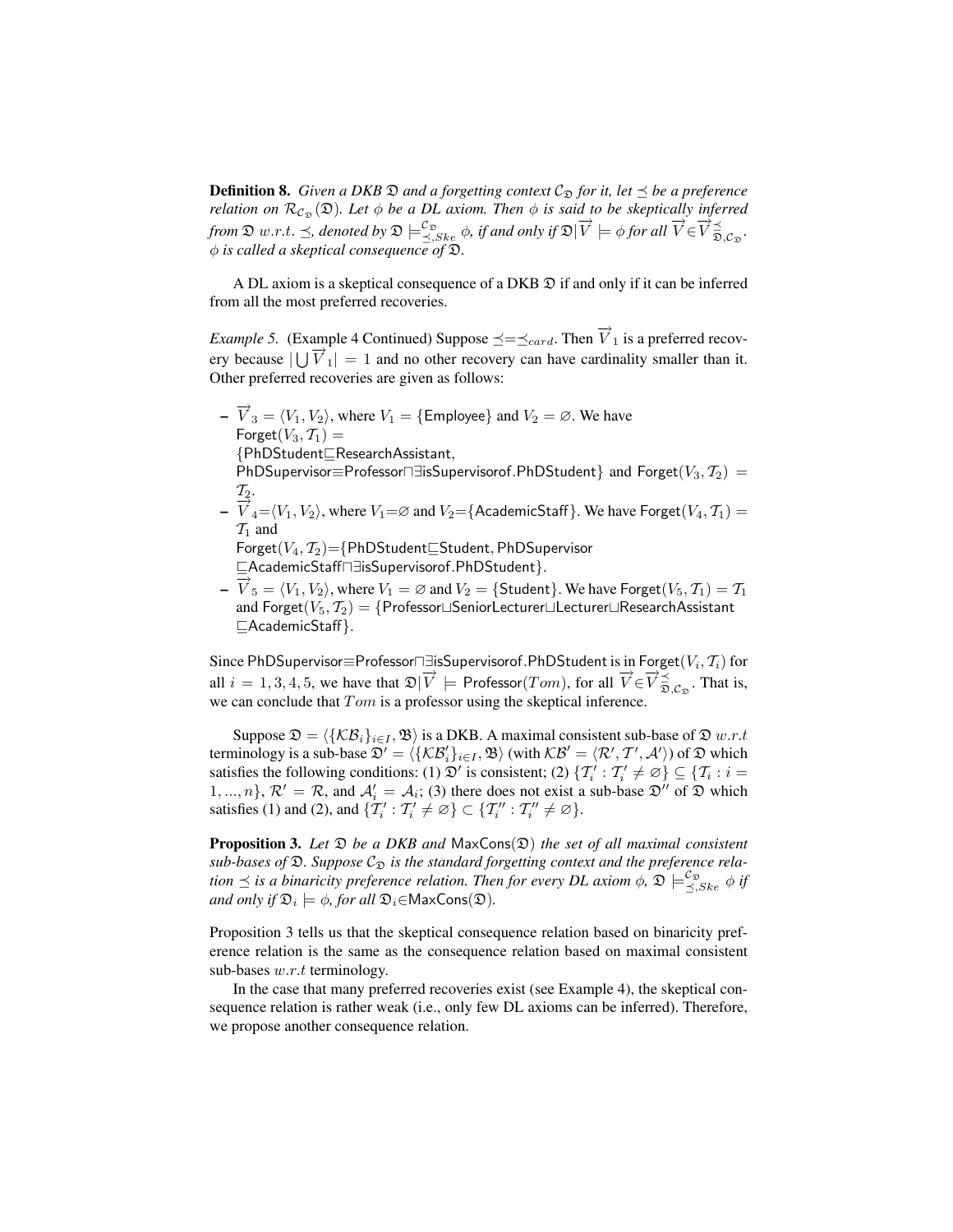**Definition 9.** *Given a DKB*  $\mathfrak D$  *and a forgetting context*  $\mathcal{C}_{\mathfrak D}$  *for it, let*  $\preceq$  *be a preference relation on*  $\mathcal{R}_{\mathcal{C}_{\mathfrak{D}}}(\mathfrak{D})$ *. Let*  $\phi$  *be a DL axiom and*  $\neg\phi$  *is its negation<sup>2</sup>. Then*  $\phi$  *is said to be argumentatively inferred from*  $\mathfrak{D}$  w.r.t.  $\preceq$ , denoted by  $\mathfrak{D} \models^{\mathcal{C}_\mathfrak{D}}_{\preceq, Arg}$   $\phi$ , if and only if there  $\overrightarrow{V} \in \overrightarrow{V} \preceq_{\overrightarrow{D}, C_{\mathfrak{D}}}$  such that  $\mathfrak{D} | \overrightarrow{V} | = \phi$  and there does not exist  $\overrightarrow{V}' \in \overrightarrow{V} \preceq_{\overrightarrow{D}, C_{\mathfrak{D}}}$  such that  $\mathfrak{D}|\overrightarrow{V}'\models \neg \phi$ .  $\phi$  is called an argumentative consequence of  $\mathfrak{D}$ .

A DL axiom is an argumentative consequence if and only if it can be inferred from a most preferred recovery and its negation cannot be inferred from any most preferred recoveries. Therefore, the argumentative consequence relation will not result in contradictory conclusions. Note that our argumentative consequence relation is different from consequence relation defined in the logic-based framework for argumentation [3] because a most preferred recovery can be viewed as maximal recovered consistent information in the DKB whilst an argument in an argumentation theory is a minimal consistent subset that can infer a conclusion. Unlike an argument in the argumentation theory, each axiom in a most preferred recovered is self-justified. A weakness of the argumentative consequence relation is that it may be too adventurous because an argumentative consequence may not be inferred by other most preferred recoveries (also its negation will not be inferred). The relationship between this consequence relation and the skeptical consequence relation is summarized by the following proposition.

**Proposition 4.** *Given a DKB*  $\mathfrak D$  *and a forgetting context*  $\mathcal C_{\mathfrak D}$  *for it, suppose*  $\phi$  *is a DL*  $axiom.$  If  $\mathfrak{D} \models^{\mathcal{C}_{\mathfrak{D}}}_{\preceq, \leq k e} \phi$ , then  $\mathfrak{D} \models^{\mathcal{C}_{\mathfrak{D}}}_{\preceq, \text{Arg}} \phi$ .

That is, every skeptical consequence of a DKB is an argumentative consequence.

*Example 6.* (Example 5 Continued) It is easy to check that, for  $i = 3, 4, 5, \mathcal{D}|\vec{V}_i|$ ResearchAssistant( $Mary$ ) because PhDStudent( $Mary$ ) $\in A_1$  and PhDStudent  $\sqsubseteq$ ResearchAssistant∈Forget $(V_i,\mathcal{T}_1).$  Since ResearchAssistant∉ Con(Forget $(V_1,\mathcal{T}_1))$  and ResearchAssistant $\notin \text{Con}(\mathcal{T}_2)$ , we must have that  $\mathfrak{D}|\vec{V}_1 \not\models \neg \text{ResearchAssistant}(Mary)$ . Therefore,  $\mathfrak{D} \models^{\mathcal{C}_{\mathfrak{D}}}_{\preceq, Arg}$  ResearchAssistant $(Mary).$ 

## 5 Related Work

To handle inconsistency in DDLs, some special interpretation, called a *hole*, is proposed to interpret locally inconsistent ontologies in DDLs [4, 19]. In DDL, a *hole* for an ontology is an interpretation  $\mathcal{I}^{\epsilon} = \langle \emptyset, \cdot^{\epsilon} \rangle$ , where the domain is empty. It is proposed to deal with inconsistency. By doing this, even if a local ontology is inconsistent, there still exists a global model for the distributed knowledge base. However, if a hole is applied to a local ontology, it is equivalent to say that this ontology and all related bridge rules are removed from the distributed knowledge bases (see discussions in [4, 19]). This all-or-nothing semantics is clearly not very advisable. Furthermore, when the inconsistency is caused by several connected local ontolgoies via mapping, it is not clear how to apply the hole interpretation to deal with the inconsistency. Although it is possible to translate an inconsistent DKB to a DL knowledge base and then apply the

 $2$  The notion of axiom negation is defined in [9]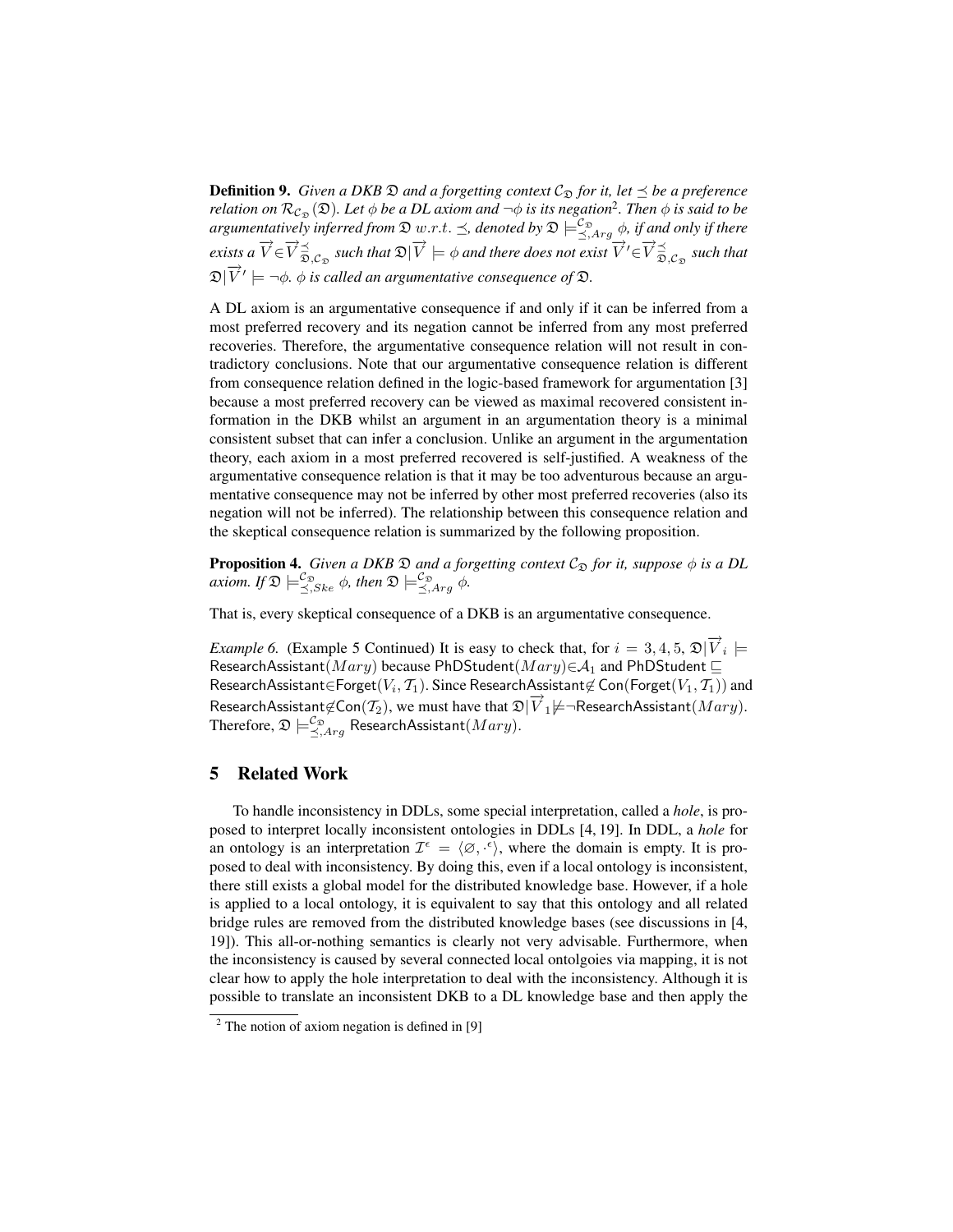paraconsistent semantics given in  $[14]$  or  $[11]$  to infer non-trivial conclusions, this approach does not differentiate bridge rules and axioms in local ontologies and is different from our approach.

In [6], the authors deal with the problem of inconsistency in DDL by removing some bridge rules which are responsible for the inconsistency. The idea of their approach is similar to that of the approaches for debugging and repairing terminology in a centralized ontology. Our work takes a different view on inconsistency handling in DDL that the bridge rules are reliable and we weaken the axioms in local ontologies to restore consistency.

In [7], the notion of forgetting is given for a class of OWL/RDF(S) ontologies. The definition of forgetting is semantically meaningful. However, their definition of forgetting has some restriction on axioms in the ontologies. Moreover, the computational complexity of the algorithm for computing the forgetting literals may be exponential in the worst case [8]. In contrast, our definition of forgetting does not have any restriction on the axioms in an ontology and it can be computed in polynomial time. Although we do not have corresponding model-theoretical definition for our notion of forgetting, we justify our definition by analyzing its logical properties. Also, the focus of this paper is to apply the notion of forgetting to deal with inconsistency in DDL knowledge bases.

## 6 Conclusions and Future Work

In this paper, a forgetting-based approach for reasoning with inconsistent distributed ontologies was proposed. We first defined the notion of concept forgetting in DL ALC. Some properties of the concept forgetting were given. The definitions of recoveries and preferred recoveries in propositional logic setting [12] were adapted to DDL. Based on the preferred recoveries, two consequence relations on inconsistent D-KB were defined. One is called skeptical consequence and the other is called argumentative consequence. We showed that every skeptical consequence of a DKB is an argumentative consequence. Our definition of concept forgetting does not have a corresponding model theoretic semantics. One of the reasons that prevent us from defining concept forgetting by simply extending variable forgetting is that we allow value restrictions on role names and existential restriction on role names. We will consider a less expressive DL that allow neither value restrictions on role names nor existential restriction on role names and see if we can define a semantic meaningful notion of concept forgetting. We will also provide discuss complexity issues of our approach in another work.

## Acknowledgments

This work is partially supported by the EU under the IST project NeOn (IST-2006- 027595, http://www.neon-project.org/)

## References

1. Franz Baader, Diego Calvanese, Deborah McGuinness, Daniele Nardi, and Peter Patel-Schneider. *The Description Logic Handbook: Theory, implementation and application*. Cambridge University Press, 2003.